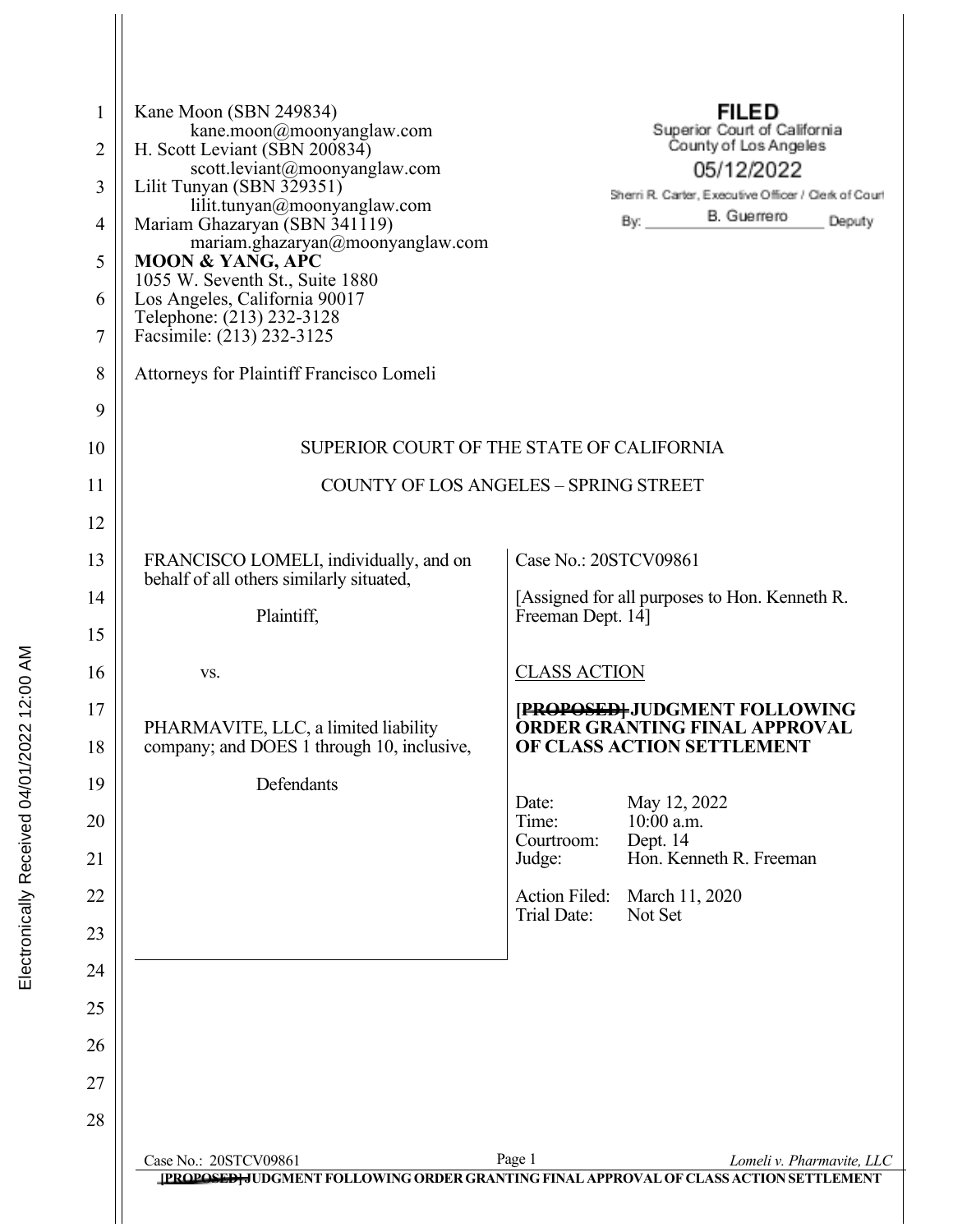## **TO ALL PARTIES AND THEIR COUNSEL OF RECORD:**

Plaintiff FRANCISCO LOMELI ("Plaintiff") and Defendant PHARMAVITE, LLC ("Defendant") reached terms of settlement for a putative class action. On or about May 12, 2022, the Court issued an Order granting Plaintiff's motion for final approval of a proposed class action settlement of the claims asserted against Defendant in this action ("Final Approval Order"). The settlement is memorialized in the JOINT STIPULATION OF CLASS ACTION SETTLEMENT (*see* Declaration of H. Scott Leviant In Support of Plaintiff's Motion for Final Approval of Class Action Settlement ["Leviant Decl."], at Exh. 1). The JOINT STIPULATION OF CLASS ACTION SETTLEMENT is referred to herein as the or "Settlement."

The Court's Final Approval Order is incorporated herein in its entirety. The Court now enters Judgment following the entry of the Final Approval Order. The Judgment set forth herein is intended to be a final disposition of the Action in its entirety and is intended to be immediately appealable.

## **JUDGMENT**

In accordance with and for the reasons stated in the Final Approval Order, Judgment shall be entered whereby the Plaintiff, all Settlement Class Members, and all PAGA Employees shall take nothing from Defendant, except as expressly set forth in the Final Approval Order and the Settlement. The Class Members are:

All individuals employed by Defendants in California and classified as "non-<br>exempt" at any time during the Class Period (the "Class Period" is January 16, 2016 through June  $\tilde{1}$ , 2021). (Settlement,  $\P$  $\tilde{3}$ -4.)

No Settlement Class Members timely requested exclusion from the Class. All Class Members are

Settlement Class Members.

The Court also defines the following "PAGA Employees" impacted by the proposed settlement

of PAGA claims:

All Class Members that worked at any time during the PAGA Period (the "PAGA Period" means the period between March 11, 2019 through November 9, 2021). (Settlement, ¶¶ 10-11.)

Class action and PAGA Action claims are released, pursuant to the terms of the Settlement, as

follows:

| Case No.: 20STCV09861 | Page 1 | Lomeli v. Pharmavite, LLC                                                                     |
|-----------------------|--------|-----------------------------------------------------------------------------------------------|
|                       |        | <b>[PROPOSED] JUDGMENT FOLLOWING ORDER GRANTING FINAL APPROVAL OF CLASS ACTION SETTLEMENT</b> |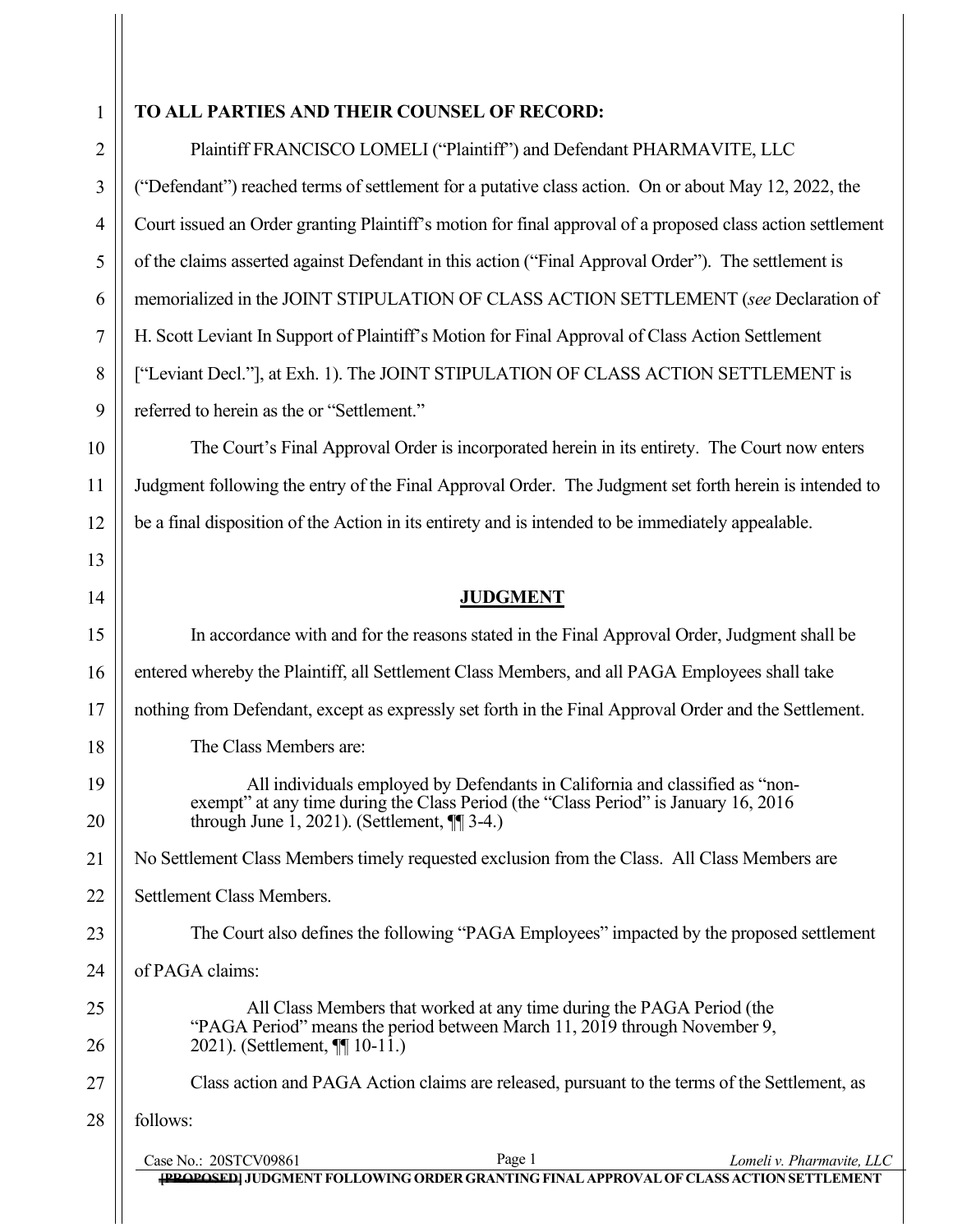Upon the final approval by the Court of this Settlement and Defendant's payment of all sums due pursuant to this Settlement, and except as to such rights or claims as may be created by this Settlement, the Class Representative, the Class and each Class Member who has not submitted a valid and timely request for exclusion as to claims other than the PAGA claim, will release claims as follows:

1

2

3

4

5

6

7

8

9

10

11

12

13

14

15

16

17

18

19

20

21

22

23

24

25

26

27

28

(a) Identity of Released Parties. The released parties are Defendant, and each of its/their former and present direct and/or indirect owners, dba's, affiliates, parents, subsidiaries, brother and sister corporations, divisions, related companies, successors and predecessors, and current and former employees, attorneys, officers, directors, shareholders, owners, trustees, attorneys, fiduciaries, beneficiaries, subrogees, executors, partners, privies, agents, servants, insurers, representatives, administrators, employee benefit plans, and assigns of said entities (collectively "Releasees").

(b) Date Release Becomes Effective. The Released Claims will be released upon the later of (1) the Settlement's Effective Date, or (2) the satisfaction of Defendant's obligation to provide to the Settlement Administrator a sum in the amount required to satisfy all required payments and distributions pursuant to this Settlement and the Order and Judgment of final approval. Class Members will not release the Released Claims or Released PAGA Claims until both the Effective Date of the Settlement has occurred, and Defendant has paid all amounts owing under the Settlement.

(c) Claims Released by Settlement Class Members. Each and every Class Member, on behalf of himself or herself and his or her heirs and assigns, unless he or she has submitted a timely and valid Request for Exclusion (which will not effectuate an optout from the release of Released PAGA Claims), hereby releases Releasees from the following claims for the entire Class Period:

1) all known and unknown claims, losses, damages, liquidated damages, penalties, interest, liabilities, causes of action, civil complaints, arbitration demands or suits which arise from the facts asserted in the Action, including, without limited to the foregoing, all claims under the California Labor Code as alleged in the Action, including violations for meal periods, rest breaks, unpaid overtime and minimum wages, timely payment of wages, wage statements, waiting time penalties, penalties under the Private Attorneys General Act sections 2698, et seq., and violations of California Unfair Competition Law (Cal. Bus. & Prof. Code §§ 17200, et seq.) or other remuneration whether sought under statute, tort, contract or as an unfair business practice ("Released Claims");

2) as to any Class Member who cashes their Settlement Payment, the signing and negotiation of that check shall serve as the Class Member's consent to join the action for purposes of releasing claims arising under the Fair Labor Standards Act that are related to the claims stated in the Action, implicitly or explicitly; and,

3) in addition, as to all Class Members employed during the Released PAGA Claims Period, whether requesting exclusion from the Settlement or not, the Released PAGA Claims (For purposes of the Settlement, "Released PAGA Claims" means all claims asserted through California Labor Code §§ 2698, et seq., that were identified by the PAGA Representative in the Notice to the LWDA and are alleged in the Complaint. Plaintiff's Notice to the LWDA is attached to the Settlement as Exhibit "B.").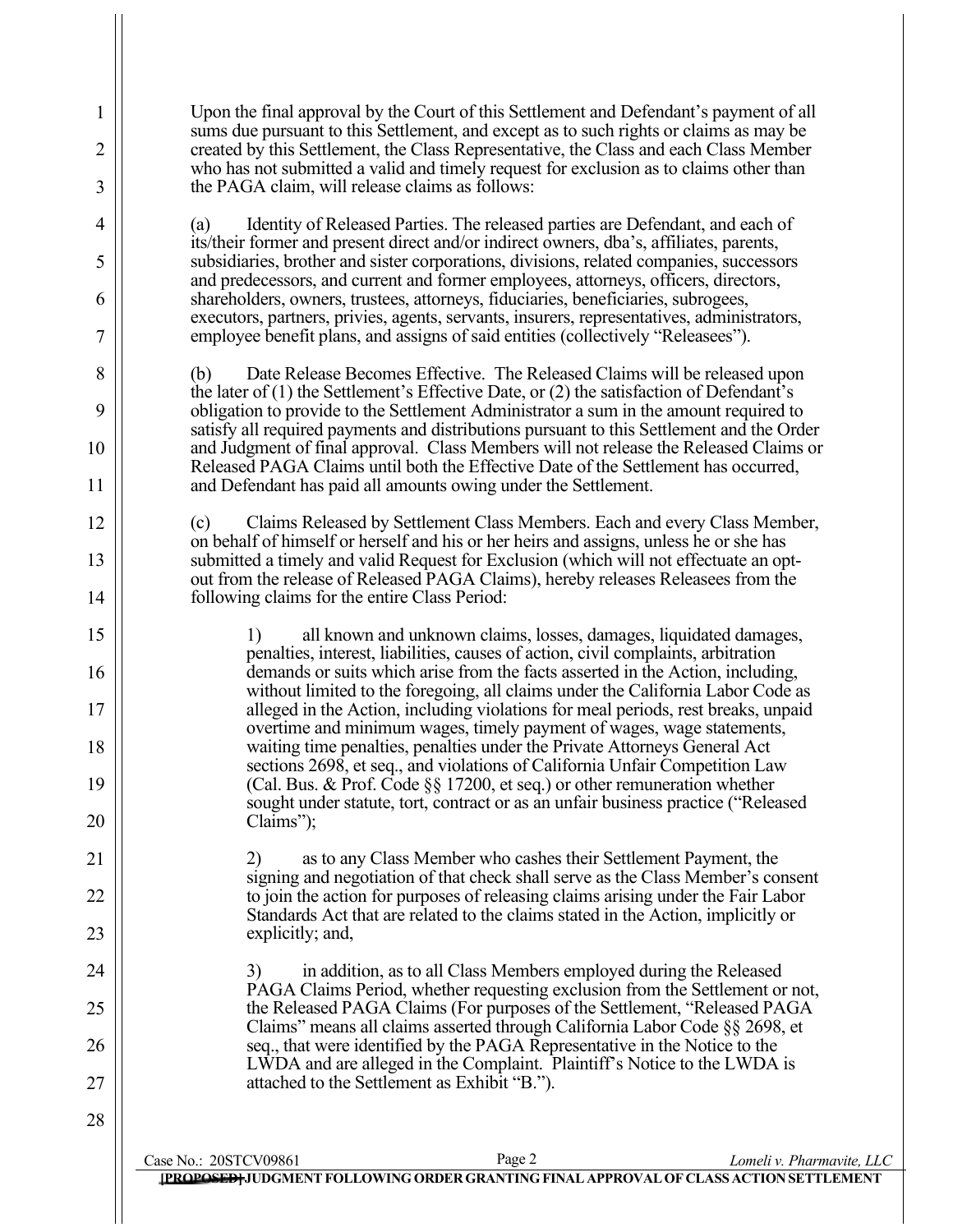| 1              |                                                                                                            | Distributions pursuant to the Settlement shall issue in the amounts authorized in the Final                                   |  |
|----------------|------------------------------------------------------------------------------------------------------------|-------------------------------------------------------------------------------------------------------------------------------|--|
| $\overline{2}$ | Approval Order, according to the deadlines specified in the Settlement.                                    |                                                                                                                               |  |
| 3              | Pursuant to California Code of Civil Procedure Section 664.6 and Rule 3.769(h) of the California           |                                                                                                                               |  |
| $\overline{4}$ | Rules of Court, this Court reserves exclusive and continuing jurisdiction over this action, the Plaintiff, |                                                                                                                               |  |
| 5              | Settlement Class Members, and Defendant, for the purposes of:                                              |                                                                                                                               |  |
| 6              | (a) supervising the implementation, enforcement, construction, and interpretation of the                   |                                                                                                                               |  |
| 7              | Settlement, the Preliminary Approval Order, the plan of allocation, the Final Approval Order,              |                                                                                                                               |  |
| 8              | and the Judgment; and                                                                                      |                                                                                                                               |  |
| 9              | (b) supervising distribution of amounts paid under this Settlement.                                        |                                                                                                                               |  |
| 10             |                                                                                                            |                                                                                                                               |  |
| 11<br>12       | <b>IT IS SO ORDERED.</b>                                                                                   | Nf                                                                                                                            |  |
| 13             | 05/12/2022<br>Dated:                                                                                       | Kenneth R. Freeman/Judge                                                                                                      |  |
| 14             |                                                                                                            | Hon. Kenneth R. Freeman<br>LOS ANGELES COUNTY SUPERIOR COURT JUDGE                                                            |  |
| 15             |                                                                                                            |                                                                                                                               |  |
| 16             |                                                                                                            |                                                                                                                               |  |
| 17             |                                                                                                            |                                                                                                                               |  |
| 18             |                                                                                                            |                                                                                                                               |  |
| 19             |                                                                                                            |                                                                                                                               |  |
| 20             |                                                                                                            |                                                                                                                               |  |
| 21             |                                                                                                            |                                                                                                                               |  |
| 22             |                                                                                                            |                                                                                                                               |  |
| 23             |                                                                                                            |                                                                                                                               |  |
| 24             |                                                                                                            |                                                                                                                               |  |
| 25             |                                                                                                            |                                                                                                                               |  |
| 26             |                                                                                                            |                                                                                                                               |  |
| 27             |                                                                                                            |                                                                                                                               |  |
| 28             |                                                                                                            |                                                                                                                               |  |
|                | Case No.: 20STCV09861                                                                                      | Page 3<br>Lomeli v. Pharmavite, LLC<br>[PROPOSED] JUDGMENT FOLLOWING ORDER GRANTING FINAL APPROVAL OF CLASS ACTION SETTLEMENT |  |
|                |                                                                                                            |                                                                                                                               |  |